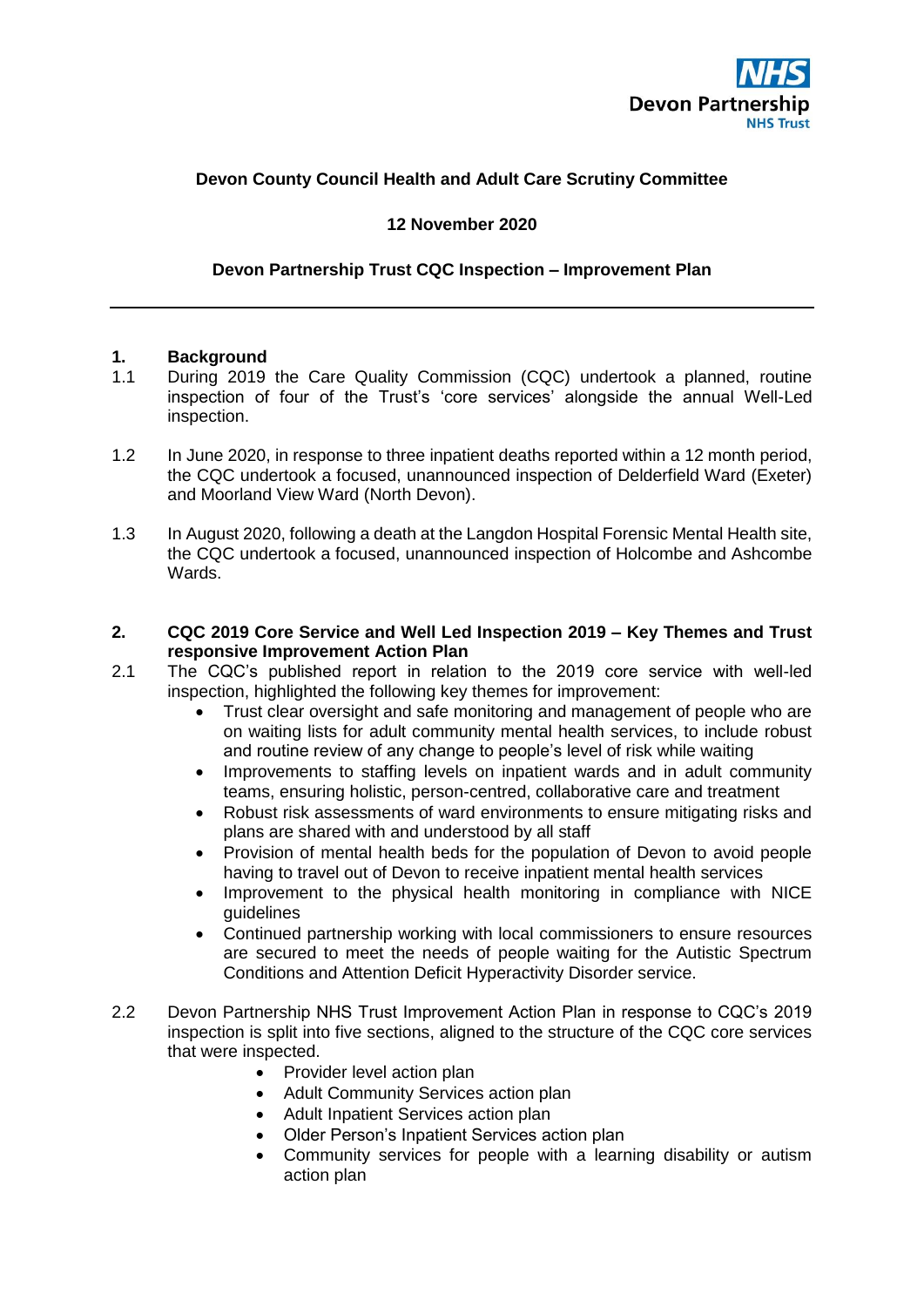2.3 Positive progress has been made against the plan from the 2019 inspection, which is routinely reported through to the Trust Board of Directors.

Specifically, the following progress has been made:

- The Centralised Waiting List Management Team established following the findings of the inspection, remains in place, overseeing the waiting lists for all 17 adult community mental health teams; to maintain accurate records, manage correspondence with clients and plan regular clinician calls according to each individual's priority status. This centralised team carries out welfare calls, assesses the current situation for each client and any change to priority status or risk rating which is reflected on their clinical record and on the waiting list. They liaise with the appropriate community team where there are queries or concerns. Any identified risks or changes to risk are recorded in the progress notes and updated on the risk assessment within the client's clinical record and escalated to the team manager for allocation where required.
- Recruitment has been undertaken in both the inpatient wards and the adult community teams to increase the numbers of qualified, substantive staff to improve team capacity and stability and reduce the need for bank and agency cover. However, staffing remains one of the Trust's biggest challenges as is the case nationally and we continue to focus on recruitment, retention and staff wellbeing as one of our key priorities.
- Across the three localities, all ward environmental risk assessments are in place and all staff have easy access to these. To ensure staff are up to date, the content is raised through supervisions, team meetings and high risk areas are raised at routine handover. Ward environmental risk assessments are complete and in date. Daily ligature checks take place and identify works that need to be undertaken, which are reported to Estates and commence as soon as practicably possible.

Environmental risk assessment is a topic on business meeting agendas, and also covered in supervision. Each supervision has a prompt in relation to ligature and management. Routine handovers include high risk areas. The Health and Safety Team and Estates Team do routine health and safety assessments on the wards in partnership with the ward management teams.

- The Trust continues to work in partnership with the local Clinical Commissioning Group and Local Authority colleagues and with NHS England to develop the bed stock for Devon as well as to improve flow through the inpatient mental health services, preventing the need for people to be placed out of Devon for acute adult or older adult inpatient mental health care. Building works have commenced for a new 16 bed ward in Torbay. In addition to this, as part of our plans to cope with the potential surge in demand for mental health services as a result of COVID-19, we have identified some additional inpatient capacity through leasing a brand new facility called Pinhoe View, in Exeter. The unit is owned by Elysium Healthcare, has been registered with the CQC and comprises two 16-bed wards and eight flats on one site. Our Russell Clinic rehabilitation service has recently moved into the Pinhoe View facility.
- All community bases have physical health monitoring equipment in place required to fulfil monitoring requirements of the Lester Tool; a national tool implemented by NHS England to '*support frontline staff in making assessments of cardiac and metabolic health, helping to cut mortality for people with mental illnesses.'* Staff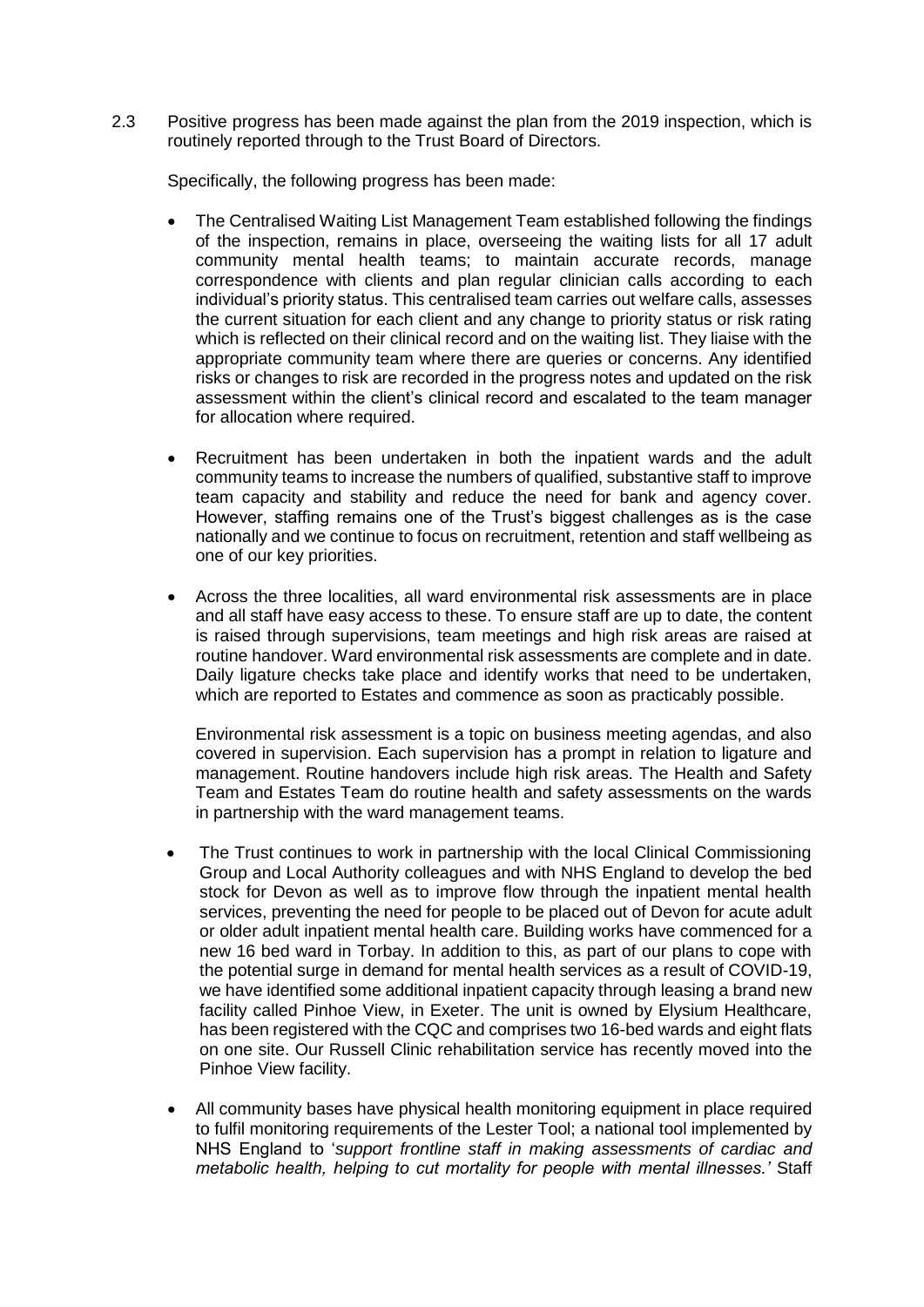training in physical health monitoring has been refreshed and rolled out to support staff in delivering monitoring requirements and recording the interventions. COVID-19 restrictions to face to face contact have limited the ability to deliver this monitoring, but it remains a key Trust priority to progress as part of the wider Community Mental Health Framework implementation.

 We continue our partnership working with local commissioning groups and Local Authority partners in relation to the Autistic Spectrum Conditions and Attention Deficit Hyperactivity Disorder service pathways and this work, while delayed due to COVID-19, is now progressing again.

### **3. CQC June 2020 Unannounced Inspection to Delderfield and Moorland View Wards - Key Themes and Trust responsive Improvement Action Plan**

- 3.1 Immediately following inspection, inspectors identified some serious concerns about patient safety on Delderfield Ward that needed immediate action. The CQC wrote to our organisation shortly after the visits were completed, requesting that we take urgent action to address the concerns that were raised. The CQC was assured by the action that we took, and are continuing to take, to ensure patients are safe.
- 3.2 The published June 2020 focused, unannounced inspection report that followed highlighted the reported key themes for improvement, which were:
	- Robust, routine environmental risk assessments to be updated, including following every serious incident, to ensure robust mitigation is in place. This is to include environmental risks being reduced in a timely manner.
	- Robust, comprehensive patient observations and intentional rounding to take place, completed in line with Trust policy.
	- Staff must be appropriately trained, competent and confident in intentional rounding, observation and the assessment and management of patient risk.
	- All staff, including temporary staff must have a thorough induction to the ward to ensure they are familiar with the ward and the tasks required.
	- Quality and oversight of the ward to be ensured to ensure staff are completing their duties to a high standard.
	- Learning from audits and serious incidents must be responded to and learned from in a robust and timely manner, ensuring that learning is shared with staff without delay.
- 3.3 Significant progress has been made against the plan from the 2020 Delderfield and Moorland View inspection, with the action plan nearing completion.

Progress made has been:

- The Trust has completed the Serious Untoward Incident Investigations into all three deaths that occurred on Delderfield and Moorland View Wards. The Trust has engaged with families during these investigations. In addition, the Trust has undertaken a thematic review of all three inpatient deaths, involving our Safer from Suicide team. This review will be completed by the end of this year.
- Significant strengthening of engagement and observation practices, to include a review and enhancement of the Trust's Engagement and Observation policy, particularly in relation to Level 2 observations and direct supervisory support to staff to enhance practice in relation to this.
- Robust auditing in place of engagement and observation processes, to highlight daily where staff require support to improve practice. This has had a positive impact on consistency and confidence across the staff team.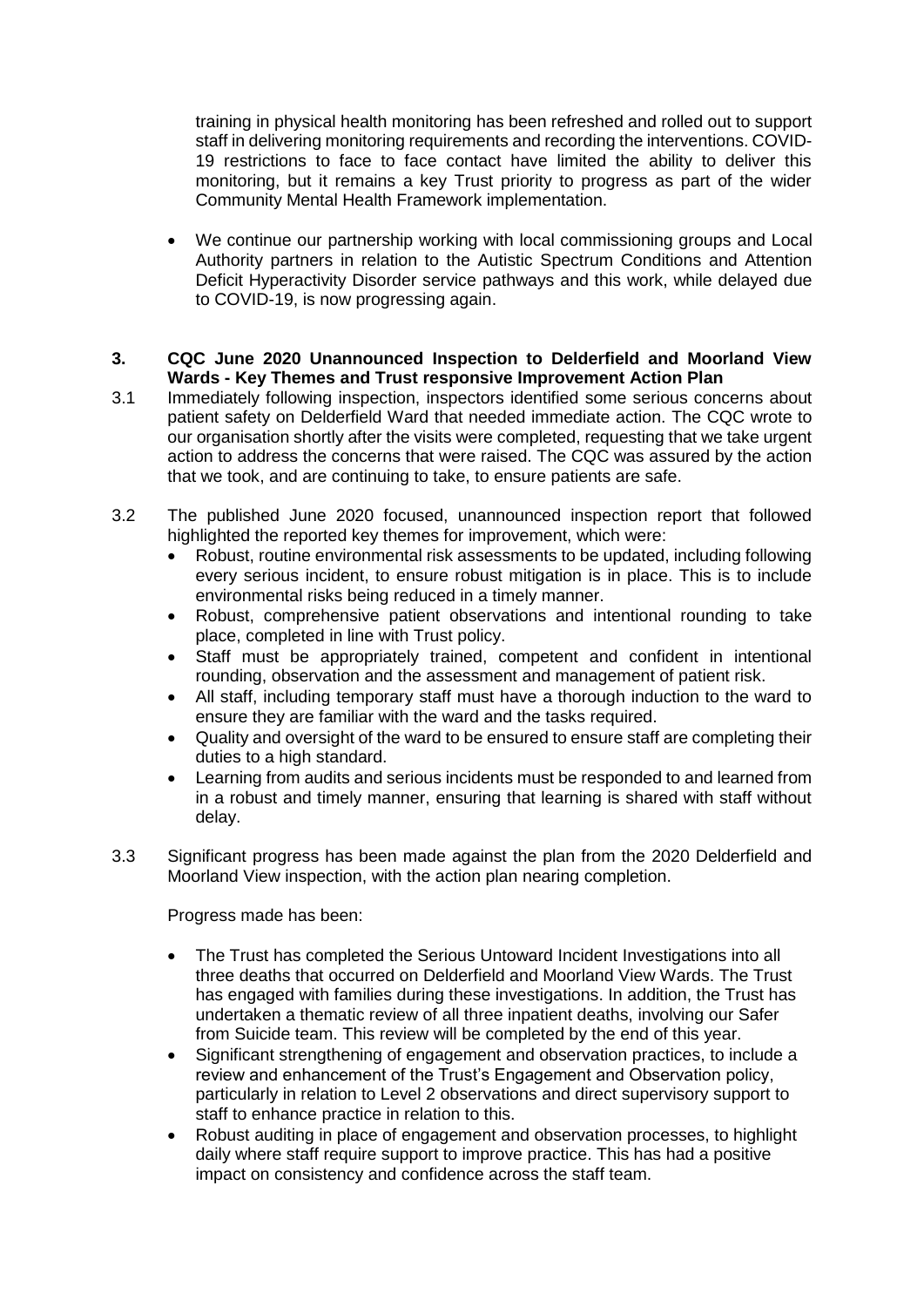- Suicide prevention and ligature management programme led by the Safer from Suicide Team, which has resulted in the implementation of virtual simulation training; the training includes scenarios that staff have contributed to.
- Approval and progression of the Trust anti-ligature door sensor programme, which is currently in the procurement phase.
- Completion of ligature works in the bathrooms and toilets on Delderfield Ward following suspension of works during COVID-19 first lockdown.
- All incidents are reviewed daily on the ward for immediate action and weekly for themes and shared learning discussed by the Ward Managers and Senior Nurse Managers, to ensure shared action across all adult inpatient wards. Safety briefings are also shared to cascade learning from incidents organisation wide.
- The wards currently operate local induction programmes for new staff. However, in response to the inspection findings, all agency staff receive a local induction at the start of every shift, to ensure that all staff are aware of the most current protocols, policies, procedures and practices.
- Appointment of a substantive Consultant Psychiatrist to Delderfield Ward who commenced in post in September 2020.
- A new Ward Manager has been appointed, and has strengthened the ward management, governance and staff support arrangements, to include robust supervision and team meetings which have safety, quality and learning as the highest priorities.
- **4. Unannounced Inspection to Secure Services – August 2020 - Key Themes and Trust responsive Improvement Action Plan**
- 4.1 On 18 and 19 August, CQC undertook an unannounced inspection to Langdon Hospital, in response to a death that occurred on 31 July 2020.
- 4.2 The published August 2020 focused, unannounced inspection report that followed highlighted the reported key themes for improvement, which were:
	- Sufficient numbers of suitably qualified, skilled experienced staff to meet the patients care and treatment needs are required on Holcombe and Ashcombe **Wards**
	- Learning from serious incidents and mitigating risks must be shared across all the trust's relevant ward and services and that the learning is used to inform practice.
	- There must be safe observation practice on all wards and that staff always account for items that pose a risk
	- Themes from conversations with the well-being leads must be escalated so these can be used to inform methods to support staff
- 4.3 The Secure Services Directorate has developed a responsive action plan to address these issues, which has been included as part of the wider Secure Services Quality Improvement Plan. The Directorate also enacted several interventions to mitigate the identified risks immediately following the serious incident that triggered the CQC's inspection.

Specific progress already made:

 To improve the potential for recruitment of staff, the Secure Services Directorate has invested in a Service specific recruitment team who are proactively seeking staff to recruit and improve the recruitment process. Additionally, the Service has invested in expansion of the Practice Education team who support staff progressing through the career pathway through to Senior Qualified Clinical posts. Further work is progressing in relation to inpatient staffing levels as part of the Trust's annual Safer Staffing review.